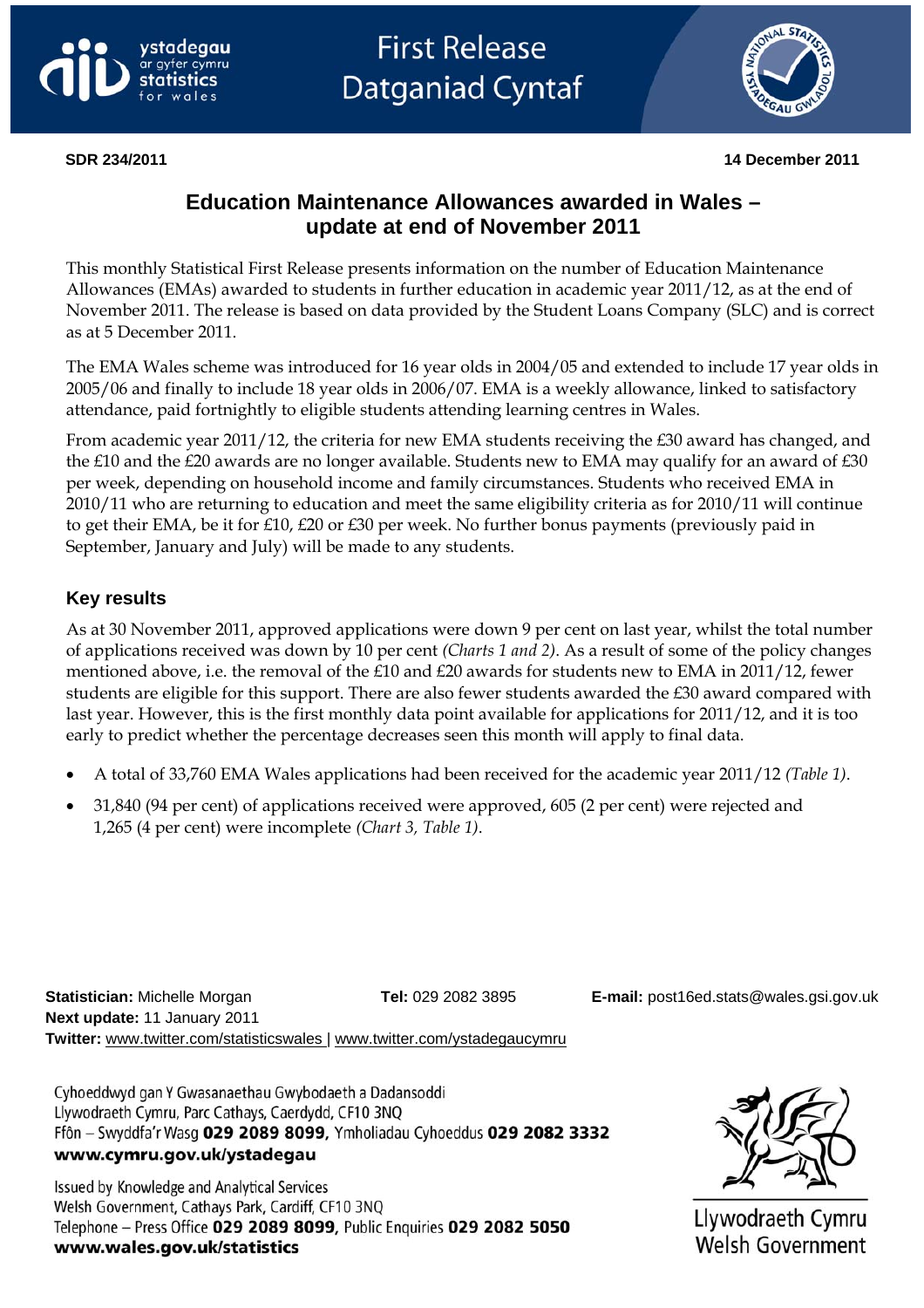



**Chart 2: Cumulative number of approved EMA applications, by month and year of study**



#### **Chart 3: Total applications received by current work stage for academic year 2011/12, as at 30 November 2011 (a)**



As at 30 November 2011, 94 per cent of EMA applications received had been approved and 2 per cent had been rejected *(Chart 3, Table 1)*. The majority of the remaining applications received were incomplete. These are applications that are either "missing information" (e.g. no date of birth included) or "missing evidence" (e.g. no birth certificate attached).

(a) Current work stage denotes the status of the application at 5 December 2011, when the data was extracted from SLC's database.





(b) Current work stage denotes the status of the application at 5 December 2011, when the data was extracted from SLC's database.

As at 30 November 2011, £30 awards accounted for 92 per cent of all approved applications, with £20 awards accounting for 5 per cent and £10 awards accounting for 3 per cent *(Chart 4, Table 2).* 

Of those entitled to a £30 award, 52 per cent of approved applications were from returning students with a household threshold income of £21,885 or less; 33 per cent were from new claimants with a household income of £20,817 or less (independent students/only child in household), and the remaining 15 per cent were from new claimants with a household income of £23,077 or less (with siblings aged 16 or under in the household / one or more siblings aged 20 or under in full-time education or training and eligible for child benefit in the household) *(Chart 4).*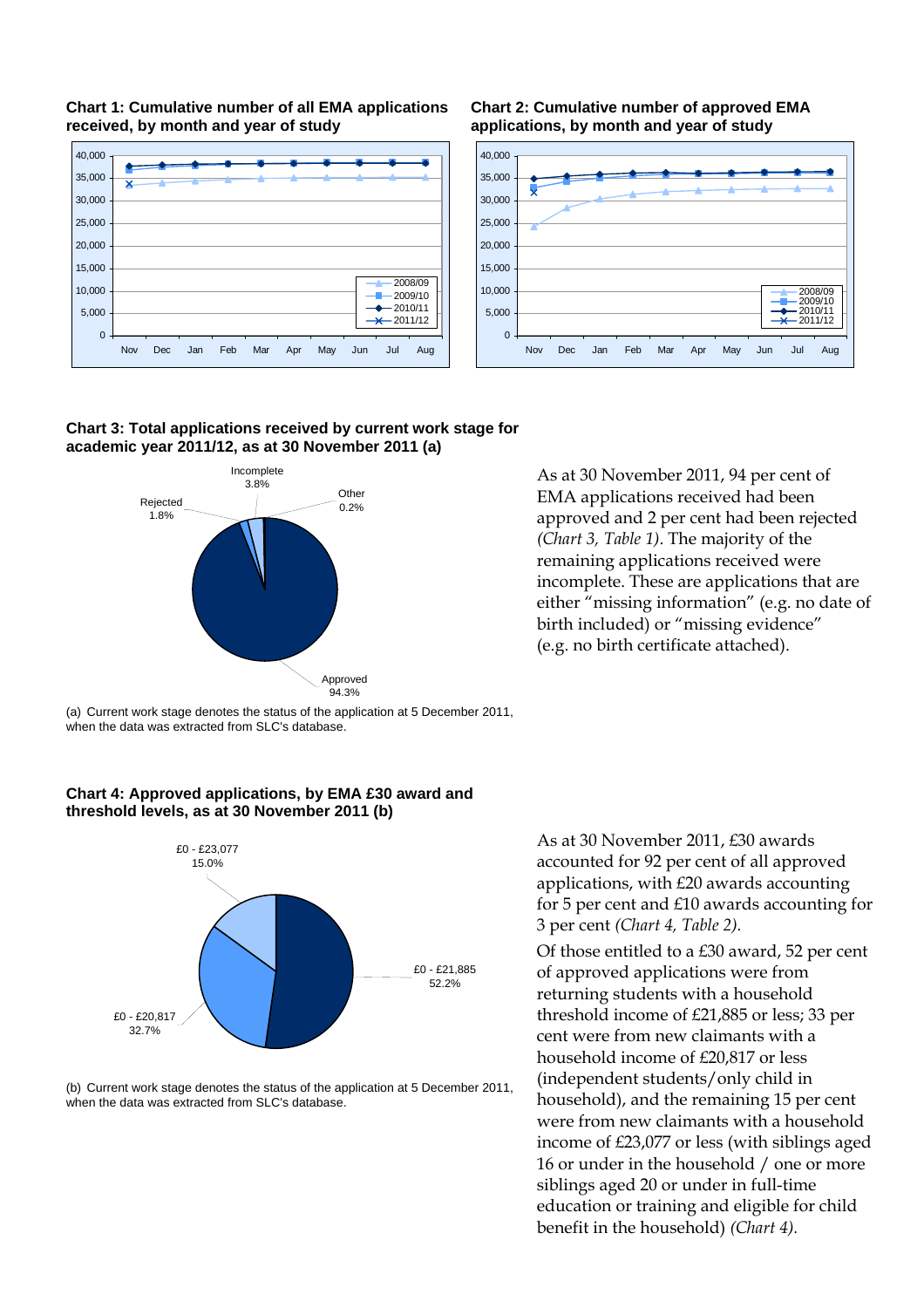| ITALES]<br>Table 1: Applications by workstage, as at 30 November 2011 MALLES |  |
|------------------------------------------------------------------------------|--|
|                                                                              |  |

| <b>Current work stage</b> | 2006/07 | 2007/08 | 2008/09 | 2009/10 | 2010/11 | 2011/12 |
|---------------------------|---------|---------|---------|---------|---------|---------|
| Approved                  | 24.345  | 27.185  | 24.255  | 32.910  | 34.860  | 31,840  |
| Rejected                  | 555     | 665     | 550     | 745     | 515     | 605     |
| Incomplete (a)            | 5.835   | 3,585   | 7.620   | 2.835   | 2.155   | 1,265   |
| Other (b)                 | 360     | 550     | 995     | 330     | 120     | 50      |
| Total                     | 31,095  | 31,990  | 33,420  | 36,815  | 37.655  | 33,760  |

Source: Student Loans Company

(a) These are applications that are either "missing information" (e.g. no date of birth included) or "missing evidence" (e.g. no birth certificate attached).

(b) These are applications that are in one of the following workstages (as defined by SLC): assessed; awaiting rejection; data capture incomplete; failed assessment; validated; verified.

#### **Table 2: Approved applications for academic year 2011/12 by learning centre type, gender and value of EMA award, as at 30November 2011**

<span id="page-2-0"></span>

|                                   | £30    | £20   | £10   | Total  |
|-----------------------------------|--------|-------|-------|--------|
| <b>Further Education College:</b> | 18,115 | 565   | 565   | 19,595 |
| Males                             | 8,770  | 455   | 265   | 9,485  |
| Females                           | 9,350  | 460   | 300   | 10,110 |
| <b>Secondary School:</b>          | 10,375 | 685   | 495   | 11,560 |
| Males                             | 4,700  | 295   | 225   | 5,220  |
| Females                           | 5,680  | 395   | 270   | 6,340  |
| <b>Other Learning Centre:</b>     | 645    | 25    | 15    | 685    |
| Males                             | 380    | 10    | 10    | 400    |
| Females                           | 265    | 10    | 10    | 285    |
| <b>All Learning Centres:</b>      | 29,140 | 1,625 | 1,075 | 31,840 |
| <b>Males</b>                      | 13,845 | 495   | 495   | 15,105 |
| Females                           | 15,290 | 580   | 580   | 16,735 |

Source: Student Loans Company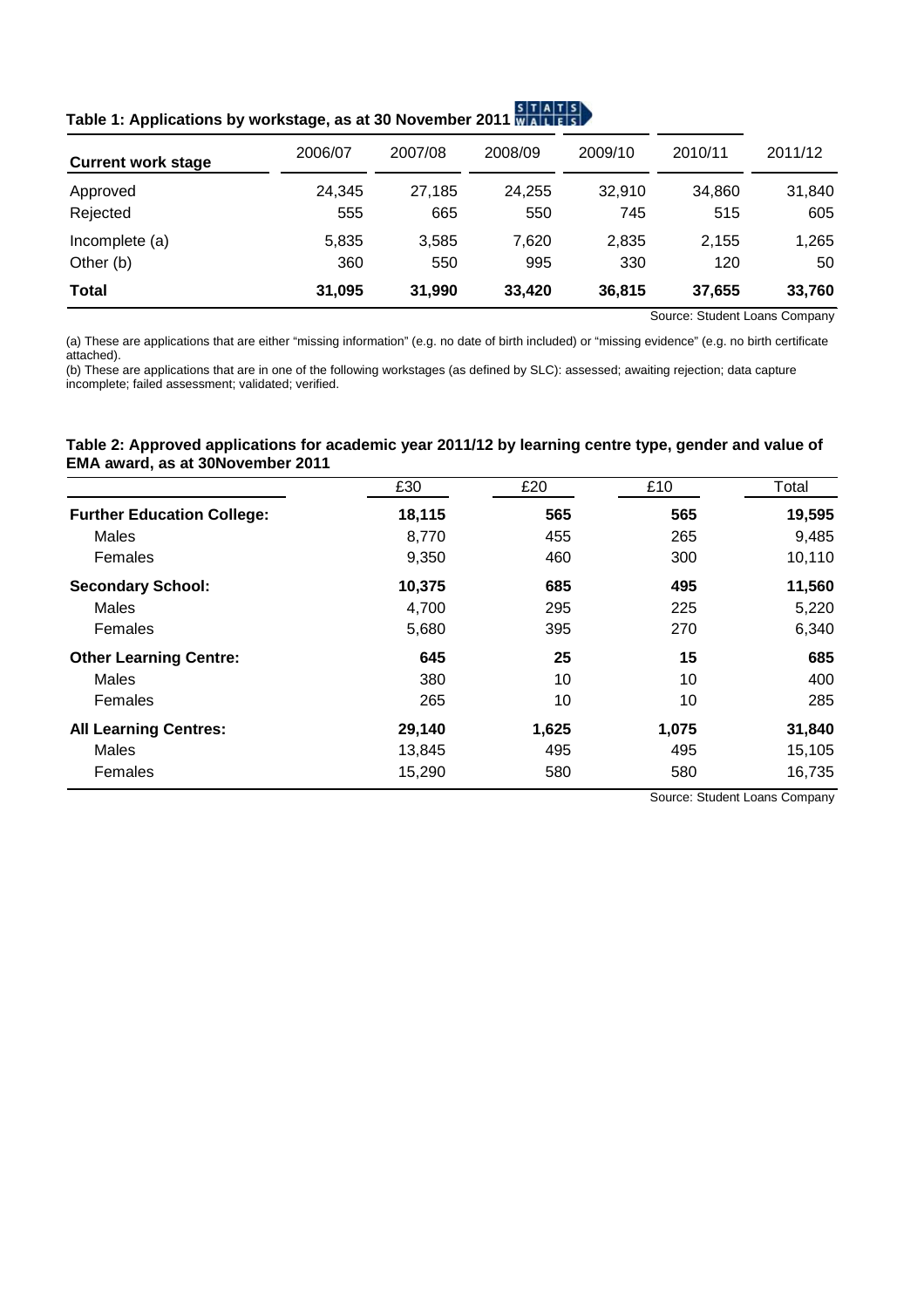# **Annex 1: Notes**

### **1. Context**

### **1.1 Policy/operational context**

EMA (Education Maintenance Allowance) is a scheme providing young people who wish to continue in education after school leaving age with an incentive to earn awards through good attendance and achieving agreed objectives. Changes to this scheme were introduced from September 2011, further details are provided here: <http://wales.gov.uk/docs/dcells/publications/101109emaen.pdf>

These monthly releases aim to provide high level operational updates on the EMA application process.

### **1.2 Eligibility criteria, 2011/12**

A student has a general entitlement to receive an EMA if:

*Student criteria* 

- He/she is aged [1](#page-2-0)6, 17 or 18 years old<sup>1</sup> on 31 August 2011.
- He/she has a bank or building society current account.
- He/she meets the nationality/residency criteria.

#### *Course criteria*

- He/she is studying full-time at a school ;or studying at least 12 guided hours a week at a recognised further education institution.
- He/she is studying an academic or vocational course up to and including level 3. Eligible academic or vocational course include GCSEs, A-Levels, BTECs, NVQs, GNVQs and Basic Skills courses.
- He/she is studying an eligible course that lasts at least 10 weeks.

#### *Household income criteria*

Evidence of household income in the prior tax year determines whether a student will be eligible for an EMA.

Students new to EMA in 2011/12 may qualify for an award of £30 per week. There are two different household income thresholds, which are based on the student's family circumstances. Students will not be able to receive EMA if their household income is above the threshold levels.

For students new to EMA in 2011/12

| <b>Family circumstances</b>                                           | Household income threshold |
|-----------------------------------------------------------------------|----------------------------|
| You are the only dependant child in the household                     | £0 - £20.817               |
| You have one or more dependants aged 16 or under in the household     | £0 - £23.077               |
| You have one or more dependants aged 20 or under in full-time         | £0 - £23.077               |
| education or training and eligible for child benefit in the household |                            |

Returning EMA students who continue to meet the eligibility criteria for 2010/11 EMA scheme, will continue to get their EMA, be it for £10, £20 or £30 per week.

Returning EMA students in 2011/12

| Household Income (per annum) | Entitlement Amount (per week) |
|------------------------------|-------------------------------|
| £0 - £21,885                 | £30                           |
| £21,886 - £26,840            | £20                           |
| £26,841 - £32,400            | £10                           |
| £32,401 or above             | Nil                           |
|                              |                               |

#### **2. Data source**

EMA applications and payments are administered by the Student Loans Company (SLC). Data held on EMA students is entered by SLC staff onto an administrative database for the purpose of assessing and paying EMA to students. This data is also stored in a management information data warehouse for the purpose of management reporting, operational performance reporting, audit of processes, statistics,

 $\overline{a}$ 1 Entitlement may be extended to 19 year olds if they have not already received 3 years of EMA.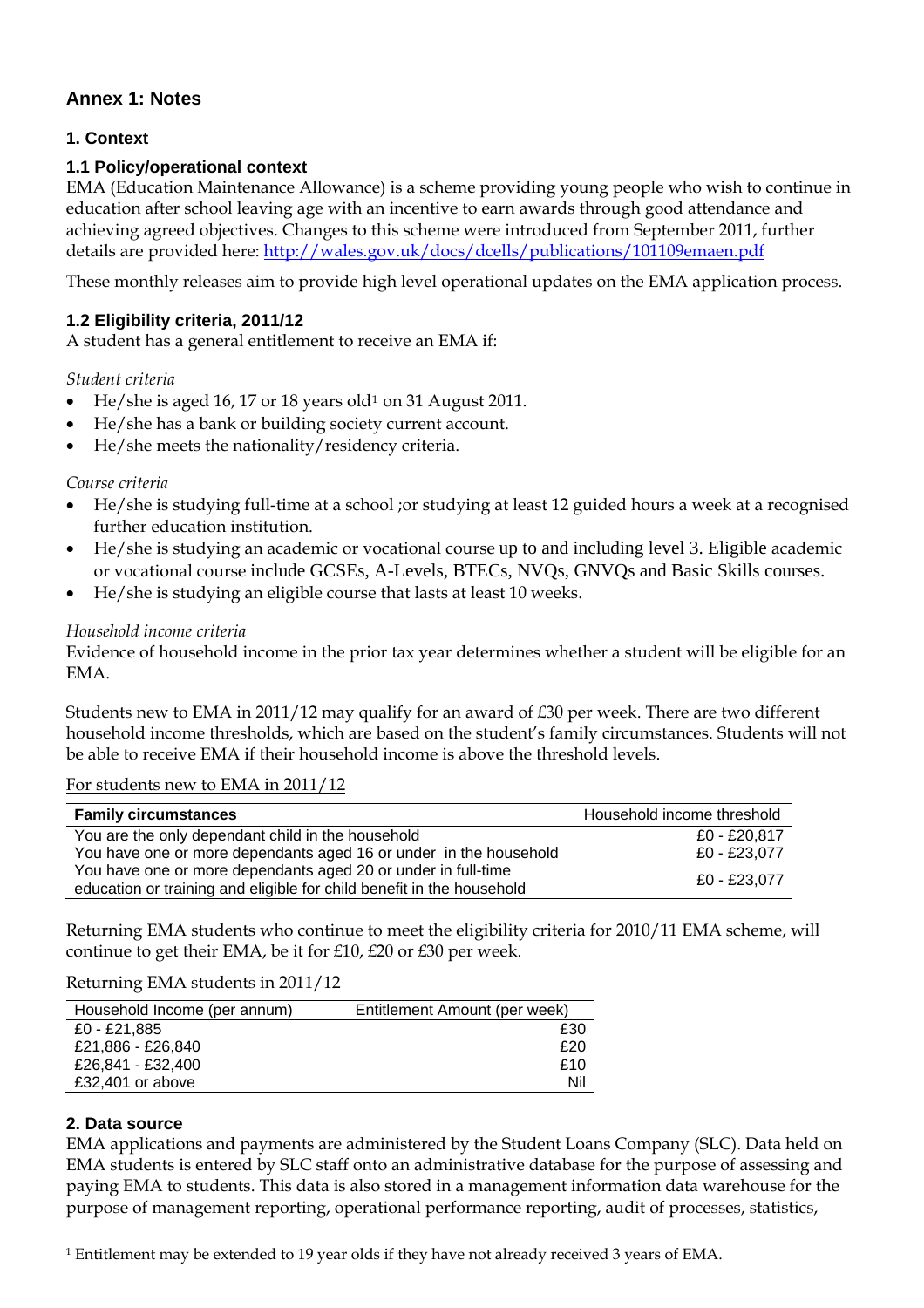future policy planning and forecasting. Further details of SLC's administrative sources will be published on [SLC's web page](http://www.slc.co.uk/) later this year. Processes and systems which enable customer and application assessment data to be held electronically are subject to periodic audit and integrity checks. SLC Internal Audit ensure that the processes governing data entry and application assessment are adhered to. Data integrity validation rules are used to identify and correct errors in data. Management Information extracted from SLC systems are subject to quality assurances prior to distribution.

The data in this release were collected via the SLC management information system and were extracted on 5 December 2011. All information is based on applications received by 30 November 2011.

### **3. Definitions**

#### **3.1 Change in applicant circumstances**

The data represented in this release refer to applicants' most recent learning agreement. Therefore if an applicant has attended more than one type of learning centre or has received different values of weekly payments, to avoid double-counting, they are only included under their most recent status.

#### **4. Rounding strategy**

Figures in this release have been rounded to the nearest 5. Due to rounding, the sums of some rows or columns may not add to the total figure given. Numbers less than 5, but not zero, are represented by '\*'.

#### **5. Key Quality Information**

This section provides a summary of information on this output against five dimensions of quality: Relevance, Accuracy, Timeliness and Punctuality, Accessibility and Clarity, and Comparability.

#### **5.1 Relevance**

The statistics are used both within and outside the Welsh Government to monitor educational trends and as a baseline for further analysis of the underlying data. Some of the key users are:

- Ministers and the Members Research Service in the National Assembly for Wales;
- Officials in the Welsh Government;
- Other government departments;
- Further Education Institutions, Work-Based Learning providers, schools and local authorities;
- Wales Audit Office;
- Students, researchers, academics and universities;
- Individual citizens, private companies, and the media.

These statistics are used in a variety of ways. Some examples of these are:

- advice to Ministers:
- to inform and evaluate the education policy-making process in Wales;
- to forecast future expenditure of student support schemes in Wales.

#### **5.2 Accuracy**

Statisticians within the Welsh Government review the data and query any anomalies with the Student Loans Company before tables are published. The updated monthly figures for the current academic year are correct at the time of publication. They are subject to revisions following further SLC processing, for example due to applications being re-classified from EMA to "Pathways to Apprenticeships" or vice versa. See "Further Information" for more details.

#### **5.3 Timeliness and Punctuality**

For 2011/12 this is the first monthly publication on the number of EMA applications and relates to applications up until the end of November 2011. Monthly updates during a given academic year relate to data from the end of November each month until the end of July and are published as soon as possible, a few weeks following the end of a given month, and according to a planned and preannounced series of publication dates. Final data for 2011/12 will be published in September 2012, and the final publication will include more detailed data tables.

#### **5.4 Accessibility and Clarity**